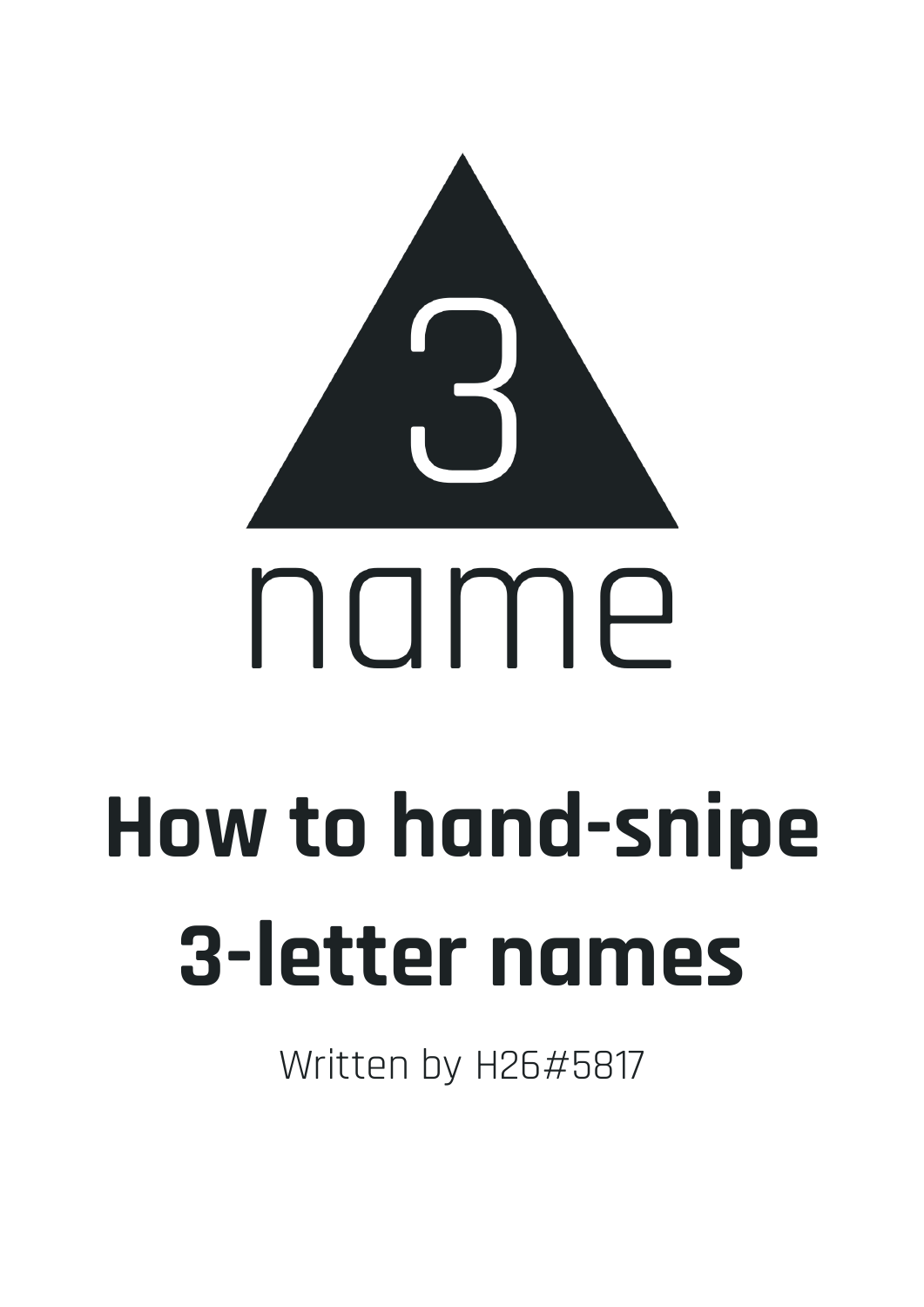# **You will need:**

- A Minecraft account
- Any Windows or Mac computer
- An internet connection
- Patience

Read this guide **completely** before you attempt to snipe a name. This will ensure that you are prepared when the time comes to snipe!

> Do not redistribute any part of this guide without explicit permission from the 3NAME team.

#### **Copyright © 3NAME**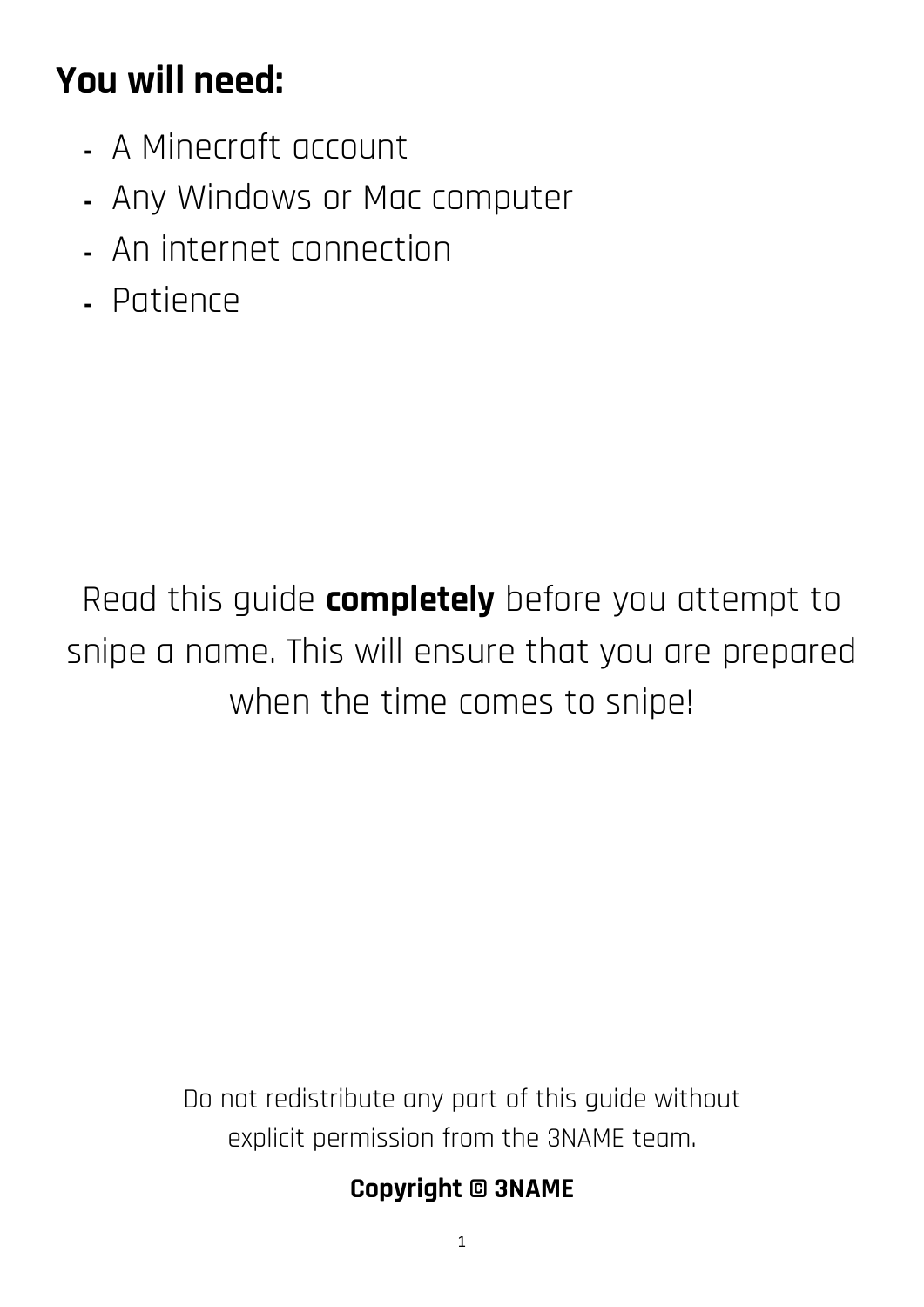# **How to snipe Minecraft usernames by hand**

- Go [3name.xyz](https://3name.xyz/) to find a 3 letter name.
- You will find yourself on a homepage welcomed by this banner:



- If you know what 3 letter name you want click **Search** and search for it. If it's available or available soon, move to the next step.
- If you don't know what name you want, then click **View List** to see every available and available-soon 3-letter username.
- If you still can't find something, press search and you will be presented with these filters:



- These filters allow you to select whether you want **Letters**, **Numbers** or **Underscores** in your name which will refine your search and make it easier to choose your next name!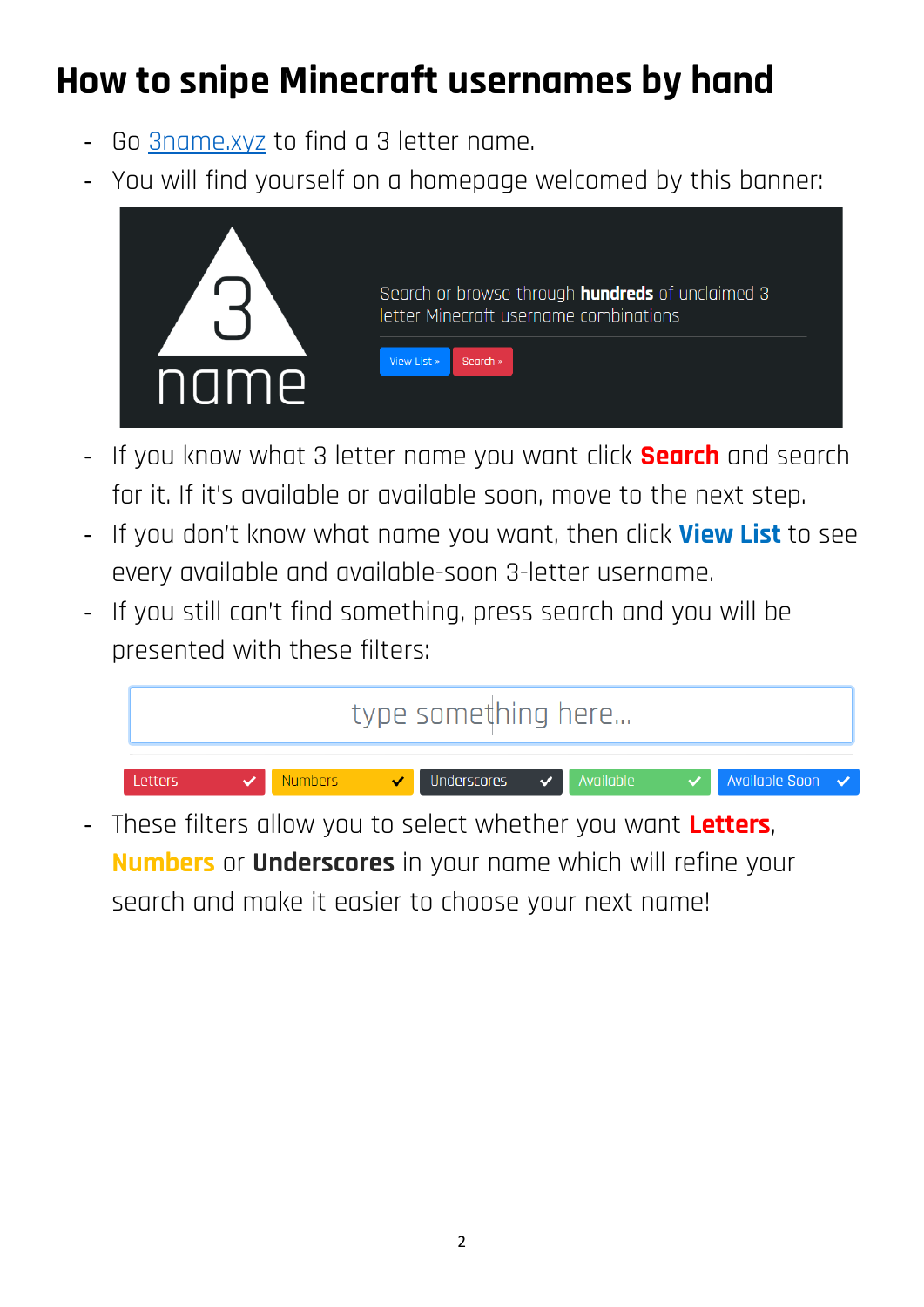## **Pro Tip:**

Some people use bots to get usernames, and people sell "snipes" that are sniped by their bot. One of the largest username snipers is **Chearful Ninja**. You should check if the name you want is being taken by them first, because if they are sniping it already, you will face inevitable disappointment. Here's how you do that:

- Go to [chearful.ninja](https://chearful.ninja/)
- Press **Sign up** or **Sign in** if you already have an account

|                          | chearful.ninja                                                                       |                              | Home<br>About                                          | Sign in<br>Sign up |                                |
|--------------------------|--------------------------------------------------------------------------------------|------------------------------|--------------------------------------------------------|--------------------|--------------------------------|
|                          | Welcome to chearful.ninja<br>Snipe with the best, not with the rest.<br>Snipe a name |                              |                                                        |                    |                                |
| $\overline{\phantom{a}}$ | Follow the on-screen instructions to make an account or log in                       |                              |                                                        |                    |                                |
|                          | Dashboard<br>About                                                                   | Snipe Shop                   | <b>Account Shop</b>                                    | Sign out           |                                |
|                          | Premium<br><b>Discord</b>                                                            |                              |                                                        | Home               |                                |
| -                        | Navigate to the <b>Snipe Shop</b> tab                                                |                              |                                                        |                    |                                |
|                          | Dashboard<br>New Ticket<br>Purchase Credits                                          | Redeem Code<br>Giftcode Shop | Get Premium<br><b>Discord</b>                          |                    | Home                           |
|                          | Snipe Shop                                                                           | <b>Check Availability</b>    | Subscribe to a notification when your request is added |                    | Request for a name to be added |
| -                        | Press the <b>Check Availability</b> button                                           |                              |                                                        |                    |                                |

- Type in your name and press ok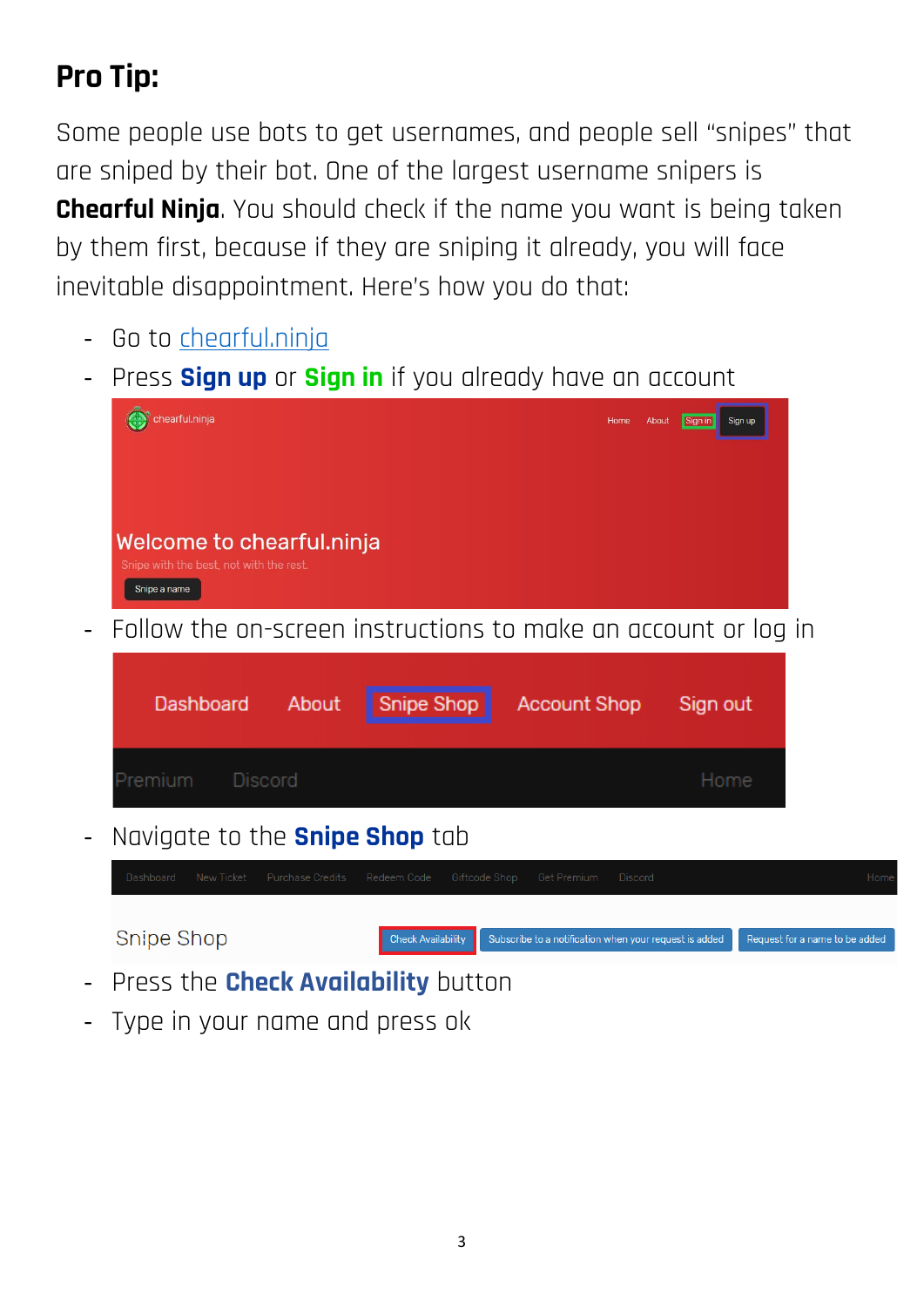- If it says available, you can snipe the name! If not, you should try and find another name. While it is *possible* to outsnipe Chearful Ninja, it is very uncommon and you will most likely not be successful. Sorry about that!

## **Check Availability**

Want to see if we are sniping a name or if you can request it without actually ending up making a request? Use this!

wbw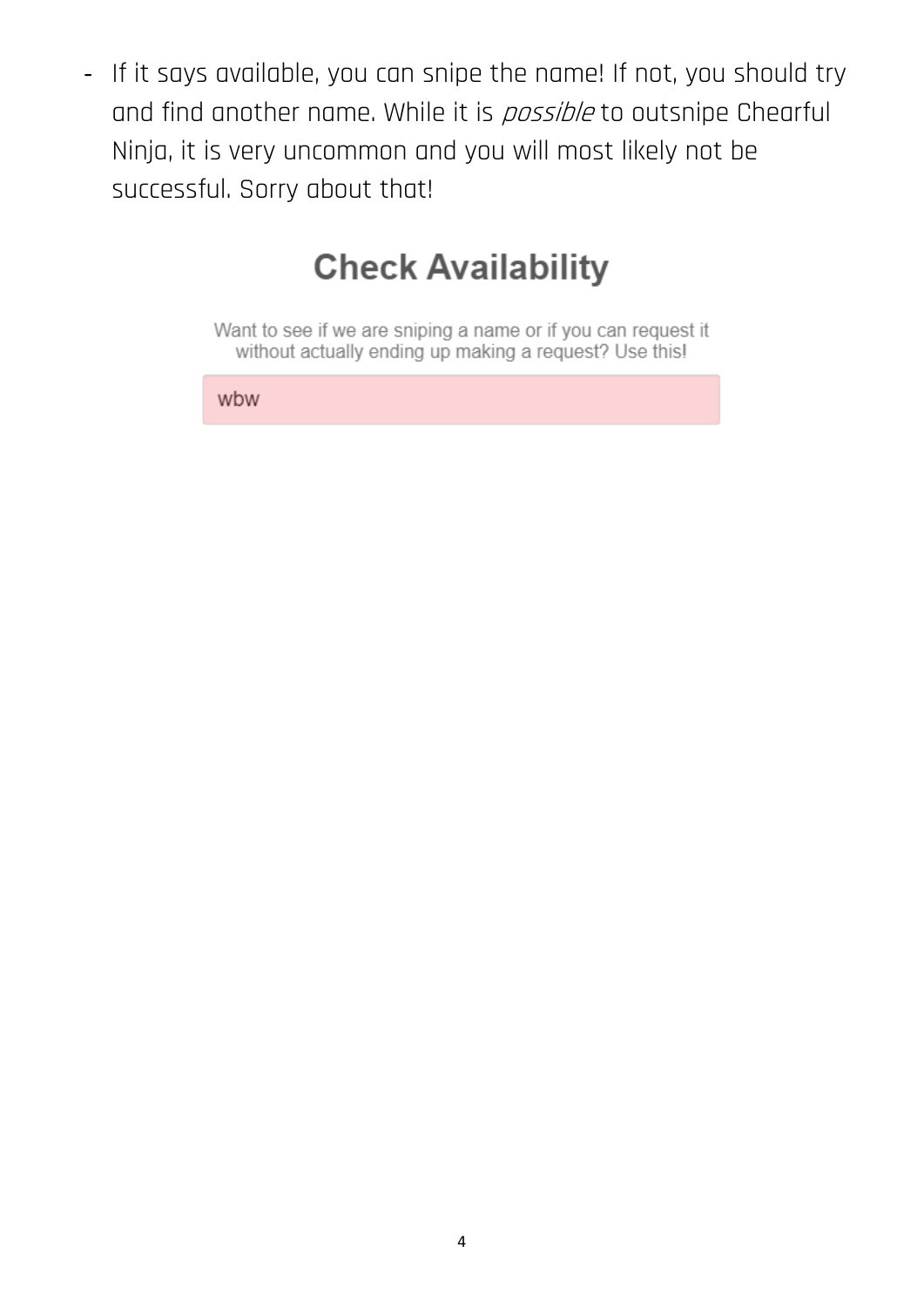### **Preparing the snipe**

- Now you've chosen your name, you need to calculate when you will need to click — there are delays when you click change name. To get the competitive edge on others you should calculate how many milliseconds you should click before the name becomes available.
- You will need to find:
	- o Your reaction time: [humanbenchmark.com/tests/reactiontime](http://www.humanbenchmark.com/tests/reactiontime)
	- o Your ping from your location to Mojang's server
	- o The Mojang response time (400 milliseconds)

We found the Mojang response time by using a bot and making the response time smaller and smaller until we got a hit.

#### **Windows:**

■ Click **Windows key ⊞ + R** and this window will come up,



type **cmd** in the text box and press **OK**

▪ A black box with a flashing cursor will open; this is the Command Prompt. Type **ping account.mojang.com**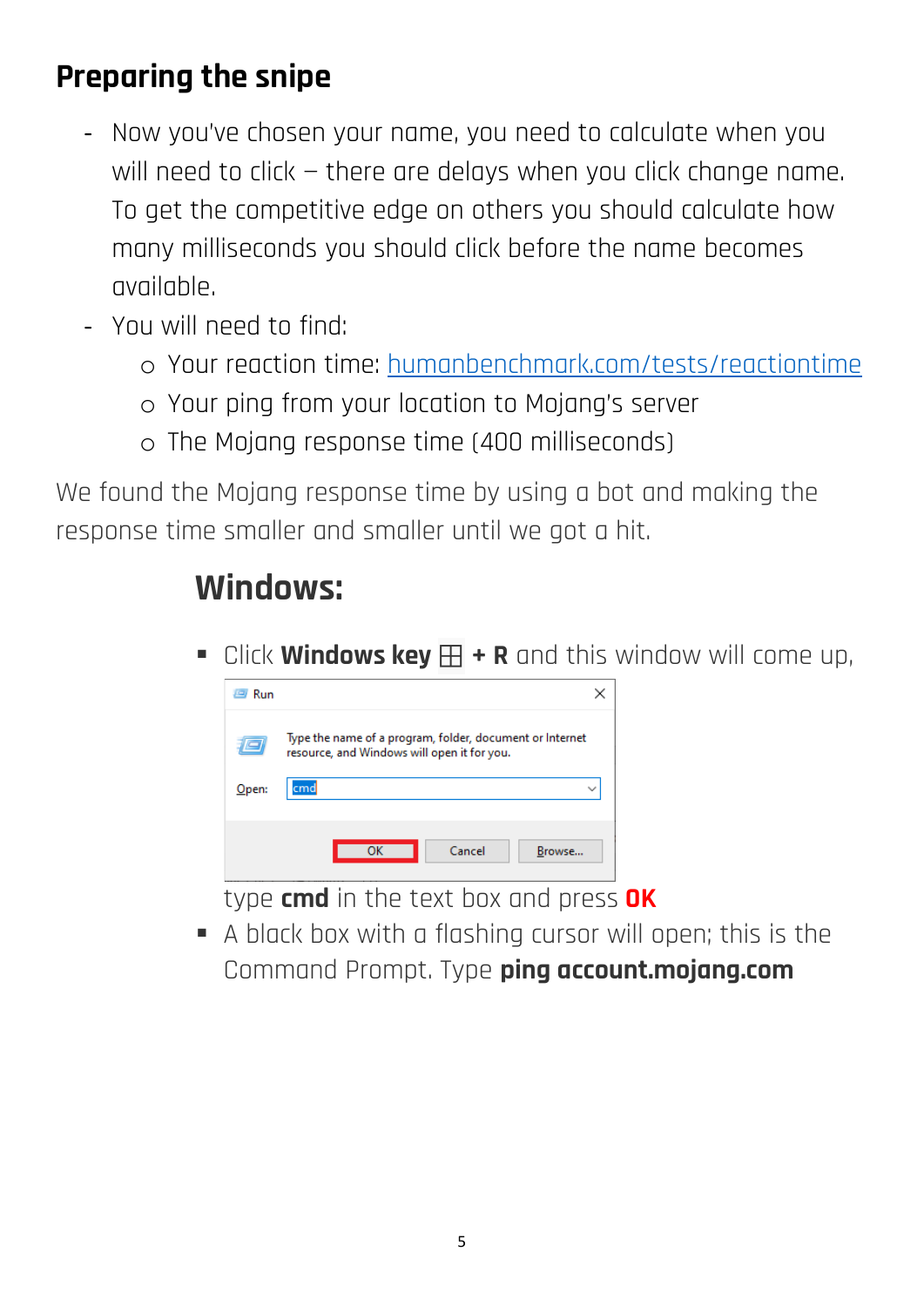

- **Press Enter**
- The number circled in red is your **ping**, note it down somewhere!

#### **Mac:**

■ Open Spotlight, the magnifying glass in the top-right corner of the screen.



▪ Type 'terminal' into the Spotlight search box.

| २ terminal              | ∼               |
|-------------------------|-----------------|
| <b>TOP HIT</b>          |                 |
| <b>Terminal</b>         |                 |
| <b>DEFINITION</b>       |                 |
| terminal<br>An.         |                 |
| SIRI SUGGESTED WEBSITES |                 |
|                         |                 |
| TV PROGRAMME            | <b>Terminal</b> |
| The Terminal            | Version: 2.9.5  |
| <b>FILMS</b>            |                 |

- Double-click Terminal.
- Type **ping account.mojang.com**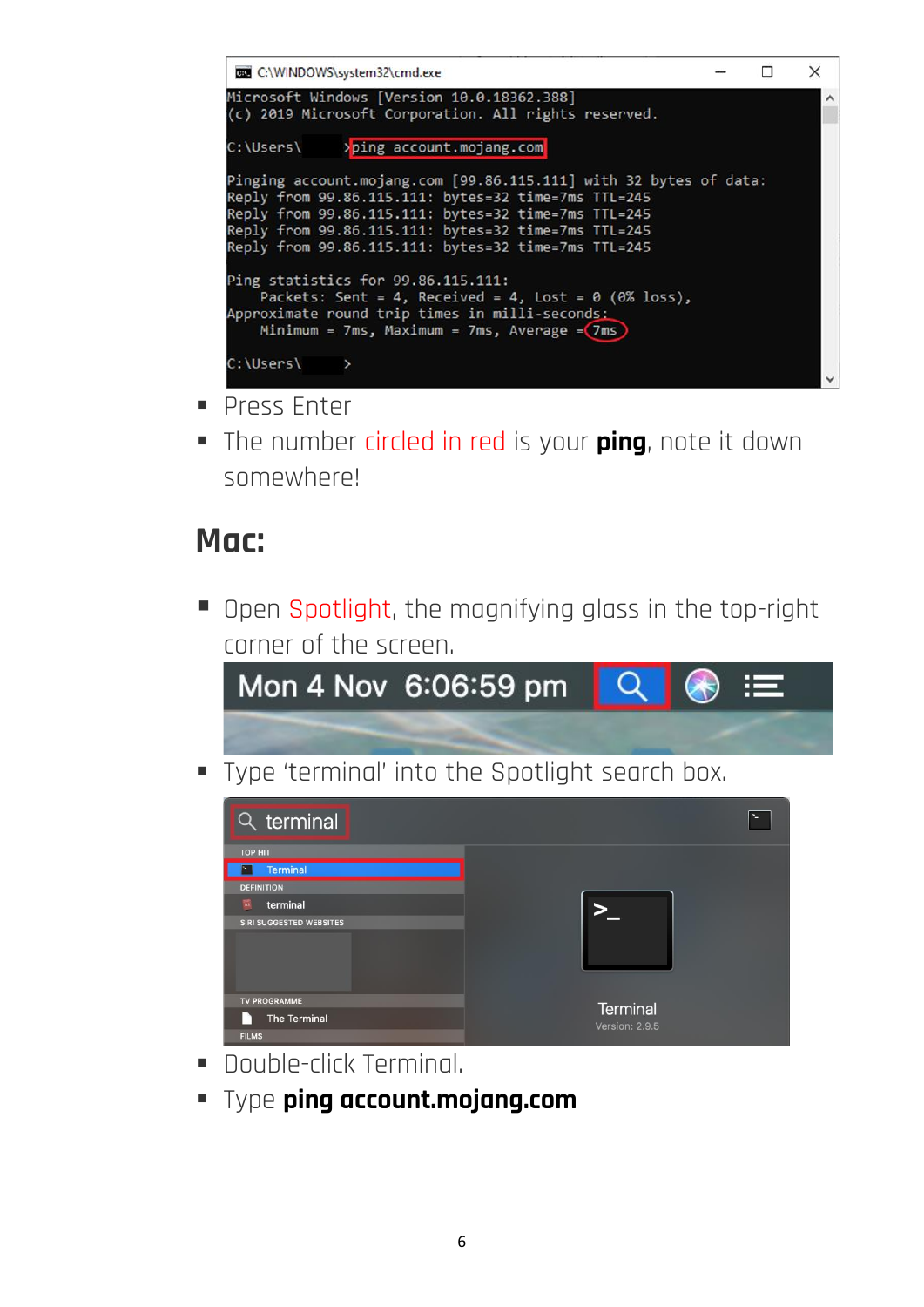|                                            |  |  |                                                       |  | \$ ping account.mojang.com |                                                               |  |
|--------------------------------------------|--|--|-------------------------------------------------------|--|----------------------------|---------------------------------------------------------------|--|
|                                            |  |  | PING account.mojang.com (99.86.115.66): 56 data bytes |  |                            |                                                               |  |
|                                            |  |  |                                                       |  |                            | 64 bytes from 99.86.115.66: icmp_seq=0 ttl=244 time=8.791 ms  |  |
|                                            |  |  |                                                       |  |                            | 64 bytes from 99.86.115.66: icmp_seq=1 ttl=244 time=9.622 ms  |  |
|                                            |  |  |                                                       |  |                            | 64 bytes from 99.86.115.66: icmp_seq=2 ttl=244 time=8.188 ms  |  |
|                                            |  |  |                                                       |  |                            | 64 bytes from 99.86.115.66: icmp_seq=3 ttl=244 time=7.295 ms  |  |
|                                            |  |  |                                                       |  |                            | 64 bytes from 99.86.115.66: icmp_seq=4 ttl=244 time=8.287 ms  |  |
|                                            |  |  |                                                       |  |                            | 64 bytes from 99.86.115.66: icmp_seq=5 ttl=244 time=8.329 ms  |  |
|                                            |  |  |                                                       |  |                            | 64 bytes from 99.86.115.66: icmp_seq=6 ttl=244 time=8.090 ms  |  |
|                                            |  |  |                                                       |  |                            | 64 bytes from 99.86.115.66: icmp_seq=7 ttl=244 time=8.012 ms  |  |
|                                            |  |  |                                                       |  |                            | 64 bytes from 99.86.115.66: icmp_seq=8 ttl=244 time=7.439 ms  |  |
|                                            |  |  |                                                       |  |                            | 64 bytes from 99.86.115.66: icmp_seq=9 ttl=244 time=8.026 ms  |  |
| $^{\wedge}$ C                              |  |  |                                                       |  |                            |                                                               |  |
| --- account.mojang.com ping statistics --- |  |  |                                                       |  |                            |                                                               |  |
|                                            |  |  |                                                       |  |                            | 10 packets transmitted, 10 packets received, 0.0% packet loss |  |
|                                            |  |  |                                                       |  |                            | round-trip $min/avg/max/stddev = 7.295/8.208/9.622/0.622$ ms  |  |
|                                            |  |  |                                                       |  |                            |                                                               |  |

- **Press Enter.**
- After roughly 10 pings press **ctrl + C** and your results should show up
- The number circled in red is your **ping**, note this down somewhere!
- Now add up the **ping**, your **reaction time**, and the **Mojang response time** (400 milliseconds) and convert them to seconds by dividing your number by 1000. For example, if your number is 2000, then divide it by 1000 to get 2 seconds.
- Note down this time for later!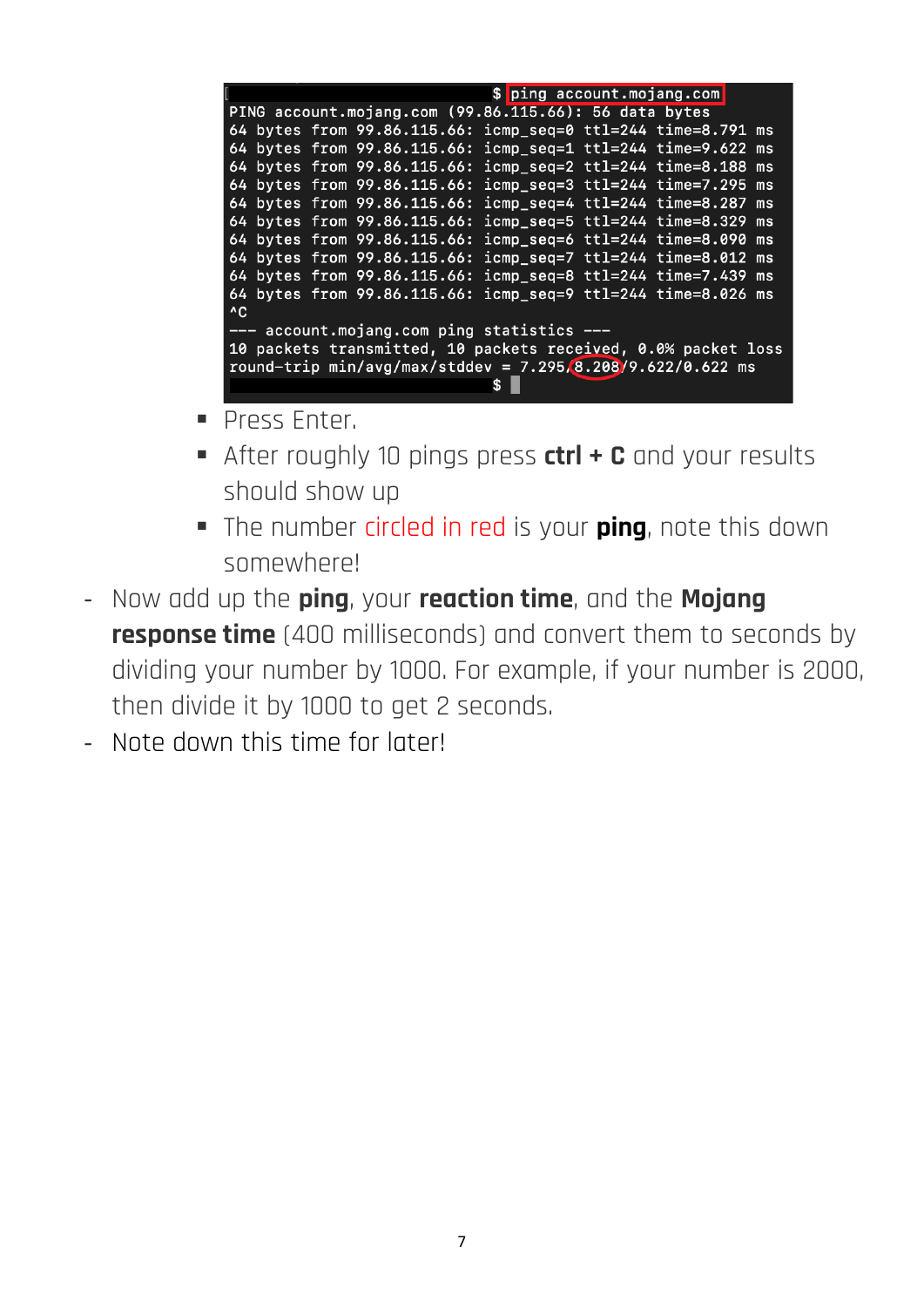### **Final moments:**

- You should now know:
	- o The name you want
	- o What time the name becomes available
	- o The time you need to click
- If you don't have any of the above, go back to the relevant part and find it out! If you have everything and are ready, continue!
- Open your preferred browser.
- Click on the search bar and get on<3name.xyz>
- Search up the name you wanted and scroll down so you can see the time it releases and the countdown clock.
- Open another window of your preferred browser and type in [account.mojang.com,](https://account.mojang.com/) make sure you are logged in to the account with the name you want to change.
- If you want a different account, hover over **My Account** in the top right corner and click **Log out**, then press **Log in** in the top left.

|                 |  |  | My Account -       | Games v | Help |
|-----------------|--|--|--------------------|---------|------|
| <b>EMOJANG</b>  |  |  | Redeem code        |         |      |
|                 |  |  | Settings           |         |      |
| <b>My Games</b> |  |  | Log out<br>Log out |         |      |

- If you aren't logged in just press **'Log in'** in the top left and enter your credentials.



Log in Games v Help

- Once you are inside your account click **'Change'** next to your name.

#### **My Games**

Please note! When you log in to Minecraft: Java Edition or on minecraft.net, use mcname009@mail1click.com instead of your profile name.

|            | Game                    | Since            | <b>Profile Name</b> | <b>Download Game</b>                                                            |  |
|------------|-------------------------|------------------|---------------------|---------------------------------------------------------------------------------|--|
| <b>MAN</b> | Minecraft: Java Edition | 4 November, 2011 | $ $ (Change)        | $\blacksquare$ Windows $\blacksquare$ $\triangle$ $\blacksquare$ $\blacksquare$ |  |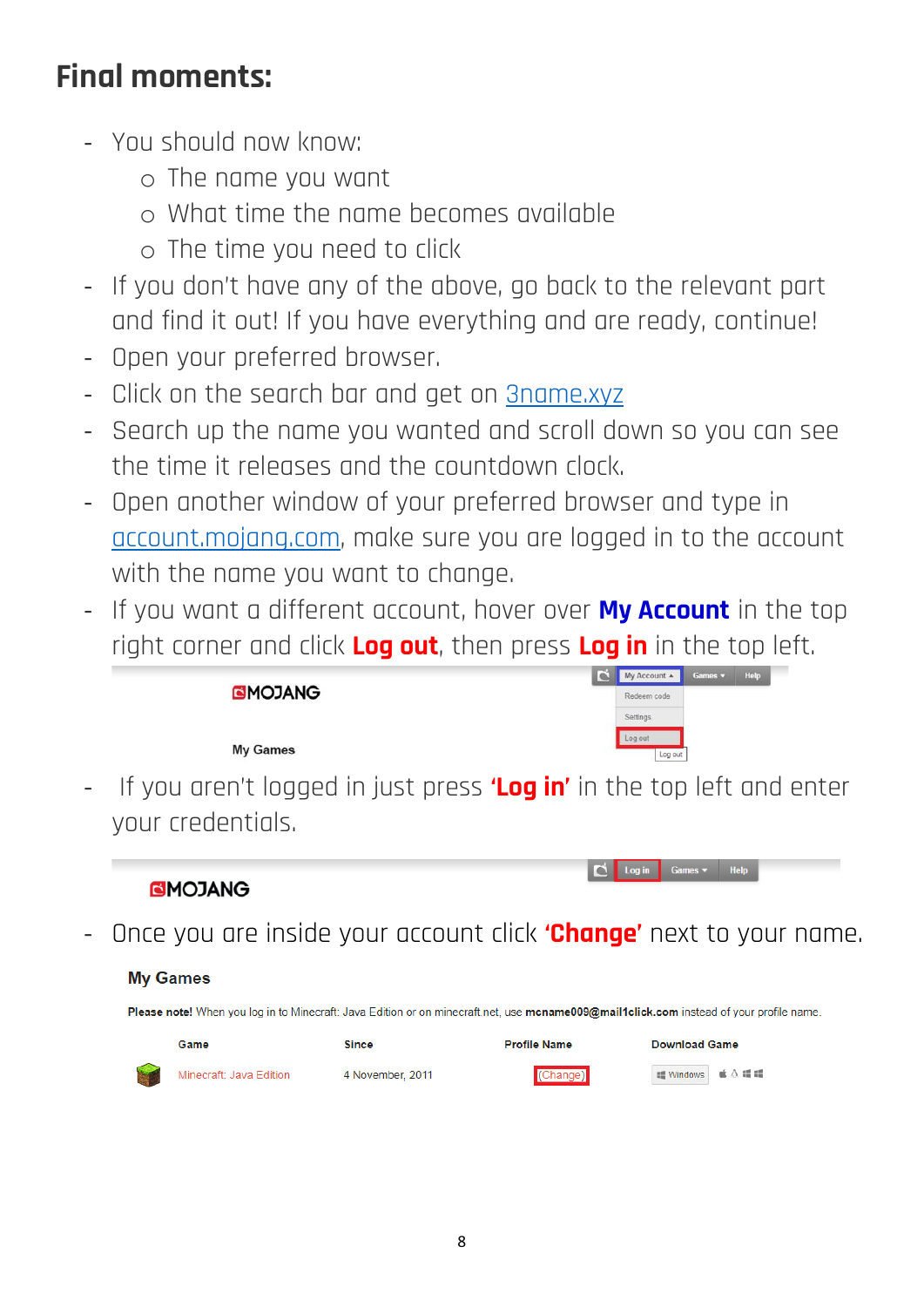- You should now be in the change name window, here enter your desired name and password.

| <b>Rename Profile</b>                                     |                                                                                                               |  |  |  |
|-----------------------------------------------------------|---------------------------------------------------------------------------------------------------------------|--|--|--|
| Choose your new Minecraft: Java Edition name              |                                                                                                               |  |  |  |
| <b>Current name:</b>                                      |                                                                                                               |  |  |  |
| This name will be displayed to other players in the game. | If you change your name now you have to wait 30 days before you can change it again, so please choose wisely! |  |  |  |
| New profile name                                          |                                                                                                               |  |  |  |
| I Iwg I                                                   | <b>Check availability</b>                                                                                     |  |  |  |
| Confirm this change with your account password.           |                                                                                                               |  |  |  |
| Password                                                  |                                                                                                               |  |  |  |
|                                                           |                                                                                                               |  |  |  |
| Change name                                               |                                                                                                               |  |  |  |

Cancel

- Open one last window of your preferred browser and go to [time.is.](https://time.is/)
- Make sure you have all these windows open and then set up your screen like the image below by arranging all your windows into these positions:



- Now, look at the time the name is available and make a mental note of it.
- Set a timer for 3 minutes before the name drops.
- Make sure you are at your computer at 2 minutes before the name drops.